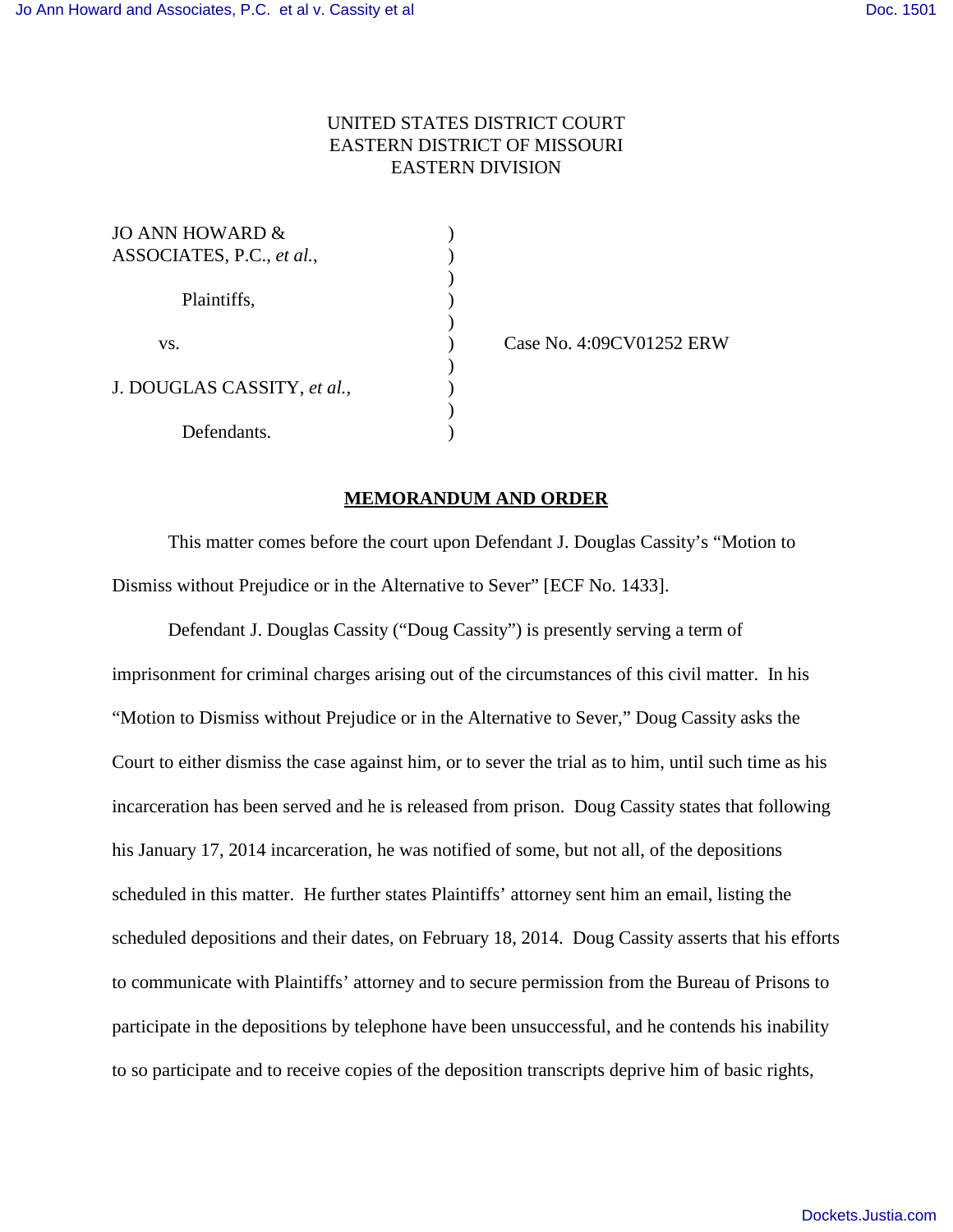because he is unable to confront witnesses against him or review transcripts of their testimony to prepare for trial [ECF Nos. 1433, 1491]. He also asks that an attorney be appointed to represent him. Specifically, he claims his camp counselor, Brad Weisel, has been unable to "approve or deny" his request for telephone access to the depositions.

In their "Opposition to Defendant Doug Cassity's Motion to Dismiss or in the Alternative to Sever" [ECF No. 1461], Plaintiffs state they have mailed to Doug Cassity at his prison address notice of each deposition taken by them, including the date, time, and court reporter information, as well as a dial-in number for his participation by telephone. Plaintiffs contend Doug Cassity's motion should be denied, because an incarcerated defendant has no inherent right to participate in civil depositions,<sup>1</sup> and because the factors bearing on questions of severance, e.g., the interests of judicial economy and lack of prejudice to Doug Cassity, weigh strongly in Plaintiffs' favor. They assert Plaintiffs' counsel has made, and continues to make, good-faith efforts to facilitate Doug Cassity's ability to participate in the depositions, including discussions with the prison's officials and legal department. Plaintiffs further state that, based on communications with the prison's warden and the United States Department of Justice, a resolution of the issue may be possible [ECF Nos. 1499, 1499-1].

On April 10, 2014, the Court conducted a telephone conference to discuss the Motion, during which Doug Cassity and counsel for Plaintiffs presented an update on Doug Cassity's access concerns. After hearing from both parties, and considering their submissions and

<sup>&</sup>lt;sup>1</sup>As asserted by Plaintiffs, lawful incarceration necessarily limits an individual's privileges and rights, and the fundamental rule is that an incarcerated defendant has no constitutional right to attend depositions in a civil action. *See Price v. Johnston*, 334 U.S. 285-86 (1948) (overruled on other grounds); *In re Wilkinson*, 137 F.3d 911, 914 (6th Cir. 1998).